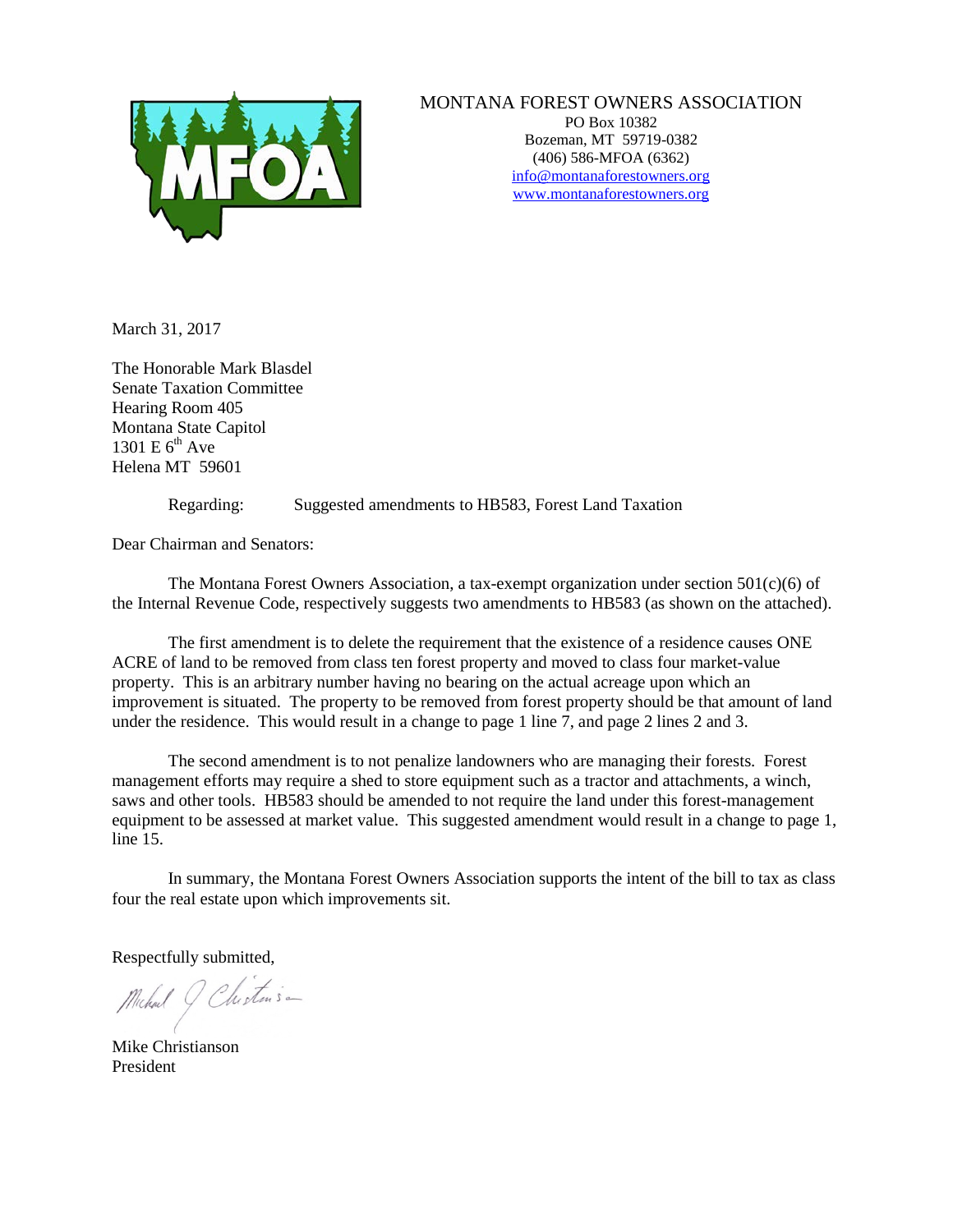## HB583.01 March 31, 2017 Amendment suggested by the Montana Forest Owners Association

A BILL FOR AN ACT ENTITLED: "AN ACT PROVIDING FOR ASSESSMENT, CLASSIFICATION, AND VALUATION OF CERTAIN LAND THAT IS NOT USED AS FOREST LAND; REQUIRING ANY SEPARATION OF PROPERTY FROM FOREST LAND FOR OTHER PURPOSES TO BE CLASSIFIED ACCORDING TO USE; CLASSIFYING THE 1 ACRE**PROPERTY** BENEATH A RESIDENCE ON FOREST LAND AS CLASS FOUR PROPERTY THAT IS VALUED AT MARKET VALUE; AMENDING SECTION 15-6- 134, MCA; AND PROVIDING AN IMMEDIATE EFFECTIVE DATE AND A RETROACTIVE APPLICABILITY DATE."

BE IT ENACTED BY THE LEGISLATURE OF THE STATE OF MONTANA:

NEW SECTION. **Section 1. Tax on change of use of part of tract.** (1) Land that is valued, assessed, and taxed under this part that is separated or split from forest land, either by conveyance or other action of the owner, for a use other than forest land **or associated forest land management practices,** must be reclassified by the department according to its use.

 (2) Reclassification under subsection (1) does not impair the right of the remaining forest land that was not reclassified based on use as long as the land meets the minimum requirements of this part.

**Section 2.** Section 15-6-134, MCA, is amended to read:

 **"15-6-134. Class four property -- description -- taxable percentage.** (1) Class four property includes:

Page 1 line 15

Page 1 line 7

1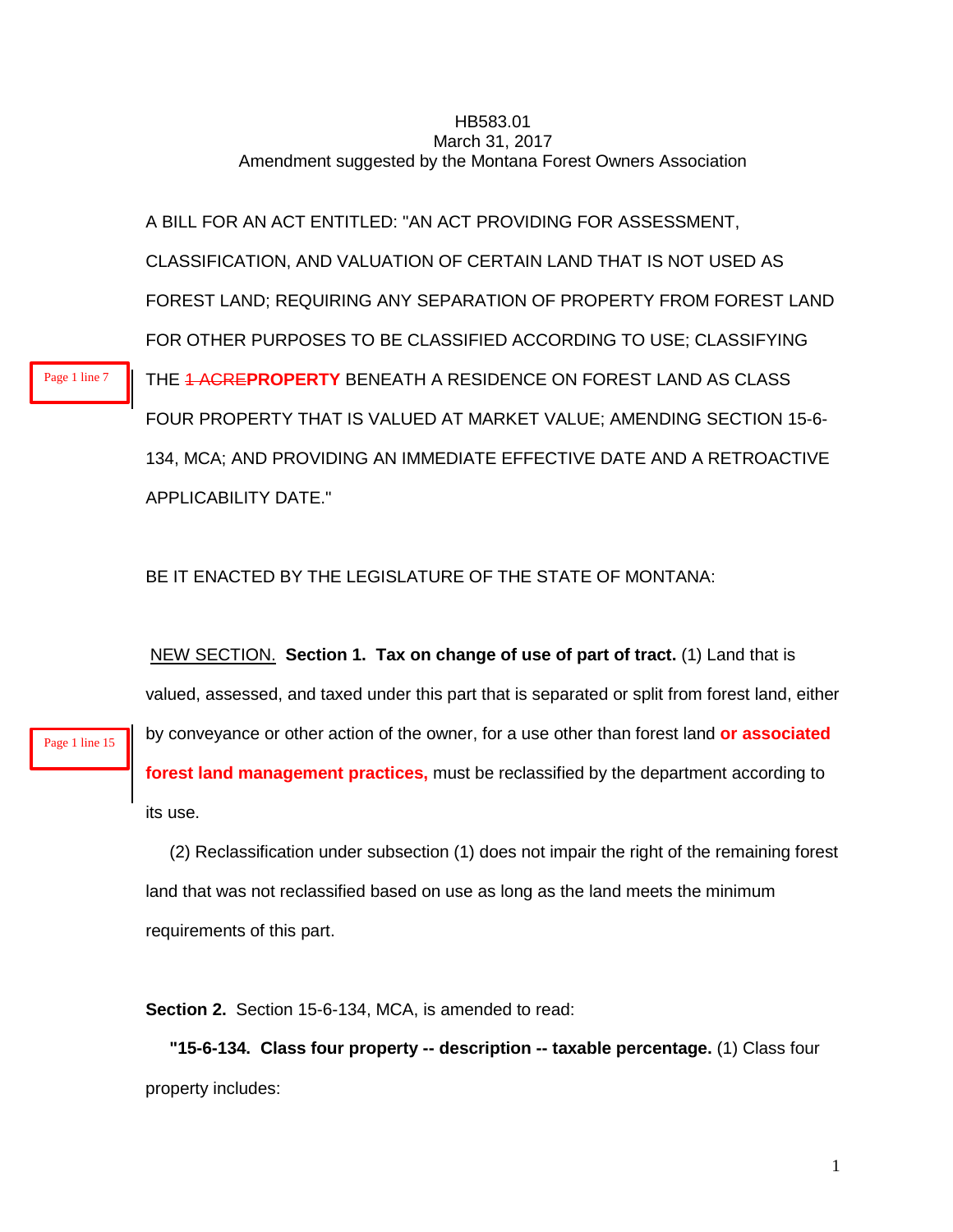(a) subject to subsection  $(1)(d)$  (1)(e), all land, except that specifically included in another class;

(b) subject to subsection  $(1)(d)$   $(1)(e)$ :

 (i) all improvements, including single-family residences, trailers, manufactured homes, or mobile homes used as a residence, except those specifically included in another class;

(ii) appurtenant improvements to the residences, including the parcels of land upon

which the residences are located and any leasehold improvements;

(iii) vacant residential lots; and

Page 2 lines 2 - 3 (iv) rental multifamily dwelling units.

 (c) all improvements on land that is eligible for valuation, assessment, and taxation as agricultural land under 15-7-202, including 1 acre of real property beneath improvements on land described in 15-6-133(1)(c). The 1 acre must be valued at market value.

 (d) 1 acre of real **That** property beneath an improvement used as a residence on land eligible for valuation, assessment, and taxation as forest land under 15-6-143. The 1 acre **That property** must be valued at market value.

 $(d)(e)$  all commercial and industrial property, as defined in 15-1-101, and including:

 (i) all commercial and industrial property that is used or owned by an individual, a business, a trade, a corporation, a limited liability company, or a partnership and that is used primarily for the production of income;

 (ii) all golf courses, including land and improvements actually and necessarily used for that purpose, that consist of at least nine holes and not less than 700 lineal yards;

(iii) commercial buildings and parcels of land upon which the buildings are situated; and

(iv) vacant commercial lots.

 (2) If a property includes both residential and commercial uses, the property is classified and appraised as follows: